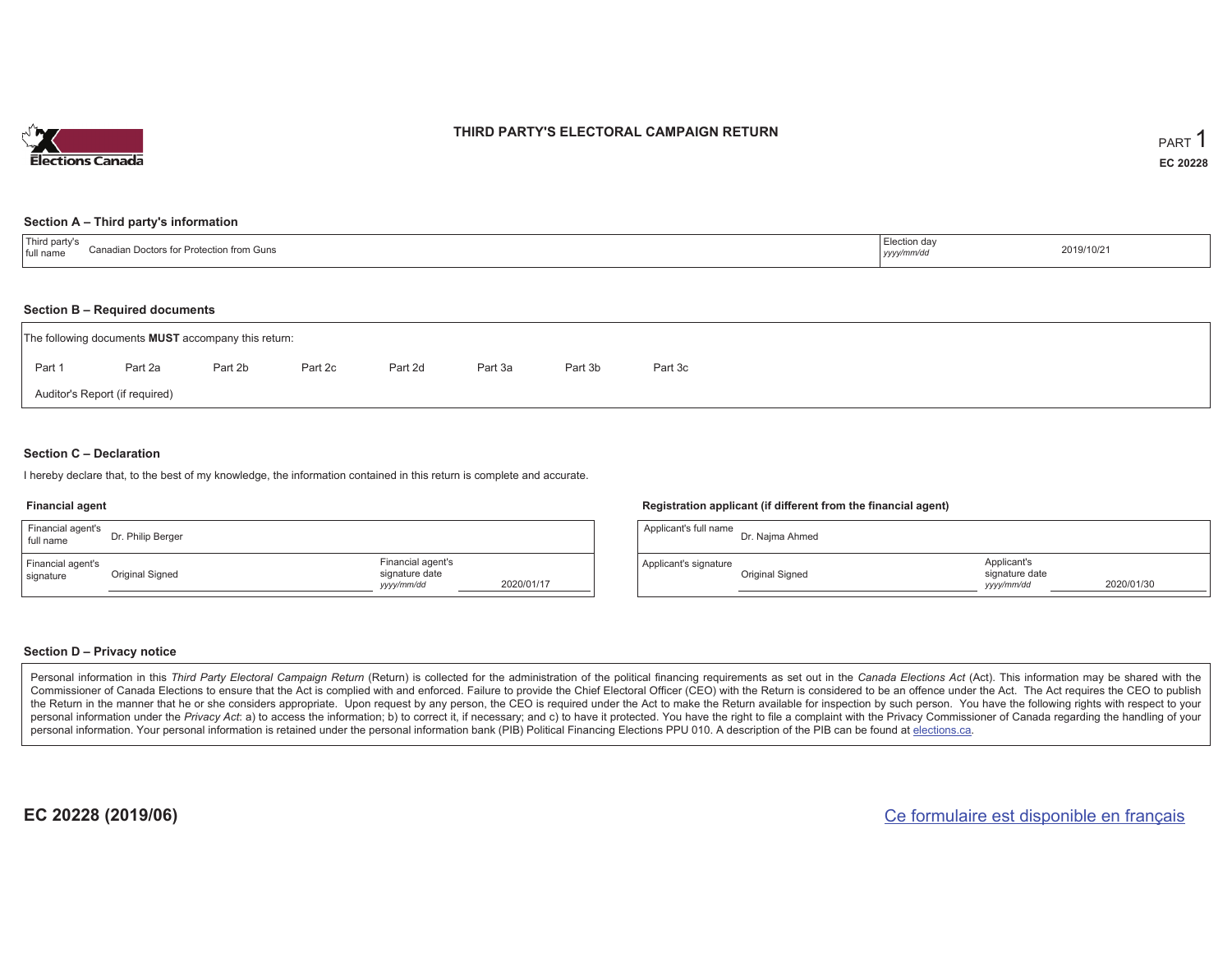

### **THIRD PARTY'S ELECTORAL CAMPAIGN RETURN HIRD PARTY'S ELECTORAL CAMPAIGN RETURN<br>Statement of monetary contributions received PART 2a**

**EC 20228**

| No. |                                                                                     | Full name | <b>Street</b><br>no. | <b>Street</b> | Apt. | City | Prov./<br>Terr. | Postal<br>code | Date<br>received<br>yyyy/mm/dd                         | Individual | <b>Business /</b><br>Commercial<br>organization | Government | Trade union | Corporation<br>capital | Unincorporated<br>without share organization or<br>association |
|-----|-------------------------------------------------------------------------------------|-----------|----------------------|---------------|------|------|-----------------|----------------|--------------------------------------------------------|------------|-------------------------------------------------|------------|-------------|------------------------|----------------------------------------------------------------|
|     |                                                                                     |           |                      |               |      |      |                 |                |                                                        | \$         | \$                                              | \$         | \$          | \$                     | \$                                                             |
|     |                                                                                     |           |                      |               |      |      |                 |                |                                                        |            |                                                 |            |             |                        |                                                                |
|     |                                                                                     |           |                      |               |      |      |                 |                |                                                        |            |                                                 |            |             |                        |                                                                |
|     |                                                                                     |           |                      |               |      |      |                 |                |                                                        |            |                                                 |            |             |                        |                                                                |
|     |                                                                                     |           |                      |               |      |      |                 |                |                                                        |            |                                                 |            |             |                        |                                                                |
|     |                                                                                     |           |                      |               |      |      |                 |                |                                                        |            |                                                 |            |             |                        |                                                                |
|     |                                                                                     |           |                      |               |      |      |                 |                |                                                        |            |                                                 |            |             |                        |                                                                |
|     |                                                                                     |           |                      |               |      |      |                 |                |                                                        |            |                                                 |            |             |                        |                                                                |
|     |                                                                                     |           |                      |               |      |      |                 |                |                                                        |            |                                                 |            |             |                        |                                                                |
|     |                                                                                     |           |                      |               |      |      |                 |                |                                                        |            |                                                 |            |             |                        |                                                                |
|     |                                                                                     |           |                      |               |      |      |                 |                |                                                        |            |                                                 |            |             |                        |                                                                |
|     |                                                                                     |           |                      |               |      |      |                 |                |                                                        |            |                                                 |            |             |                        |                                                                |
|     |                                                                                     |           |                      |               |      |      |                 |                |                                                        |            |                                                 |            |             |                        |                                                                |
|     |                                                                                     |           |                      |               |      |      |                 |                |                                                        |            |                                                 |            |             |                        |                                                                |
|     |                                                                                     |           |                      |               |      |      |                 |                |                                                        |            |                                                 |            |             |                        |                                                                |
|     |                                                                                     |           |                      |               |      |      |                 |                |                                                        |            |                                                 |            |             |                        |                                                                |
|     |                                                                                     |           |                      |               |      |      |                 |                | Totals carried forward from previous page \$           |            |                                                 |            |             |                        |                                                                |
|     | Total amount of monetary contributions by contributors who gave over \$200 (A)      |           |                      |               |      |      |                 |                |                                                        |            |                                                 |            |             |                        |                                                                |
|     | Number of contributors who gave over \$200                                          |           |                      |               |      |      |                 |                |                                                        |            |                                                 |            |             |                        |                                                                |
|     | Total amount of monetary contributions by contributors who gave \$200 or less $(B)$ |           |                      |               |      |      |                 |                |                                                        |            |                                                 |            |             |                        |                                                                |
|     | Number of contributors who gave \$200 or less                                       |           |                      |               |      |      |                 |                |                                                        |            |                                                 |            |             |                        |                                                                |
|     | Total amount of all monetary contributions (A+B)                                    |           |                      |               |      |      |                 |                |                                                        |            |                                                 |            |             |                        |                                                                |
|     |                                                                                     |           |                      |               |      |      |                 |                | Number of contributors who gave monetary contributions |            |                                                 |            |             |                        |                                                                |

| Third<br>Protection<br>$\Gamma$ $\sim$ $\sim$ $\sim$ $\sim$<br>  party | <br>≧ from Guns<br>$\sim$<br>,,,,, | 2019/10/21 | Page |  |  |  |
|------------------------------------------------------------------------|------------------------------------|------------|------|--|--|--|
|------------------------------------------------------------------------|------------------------------------|------------|------|--|--|--|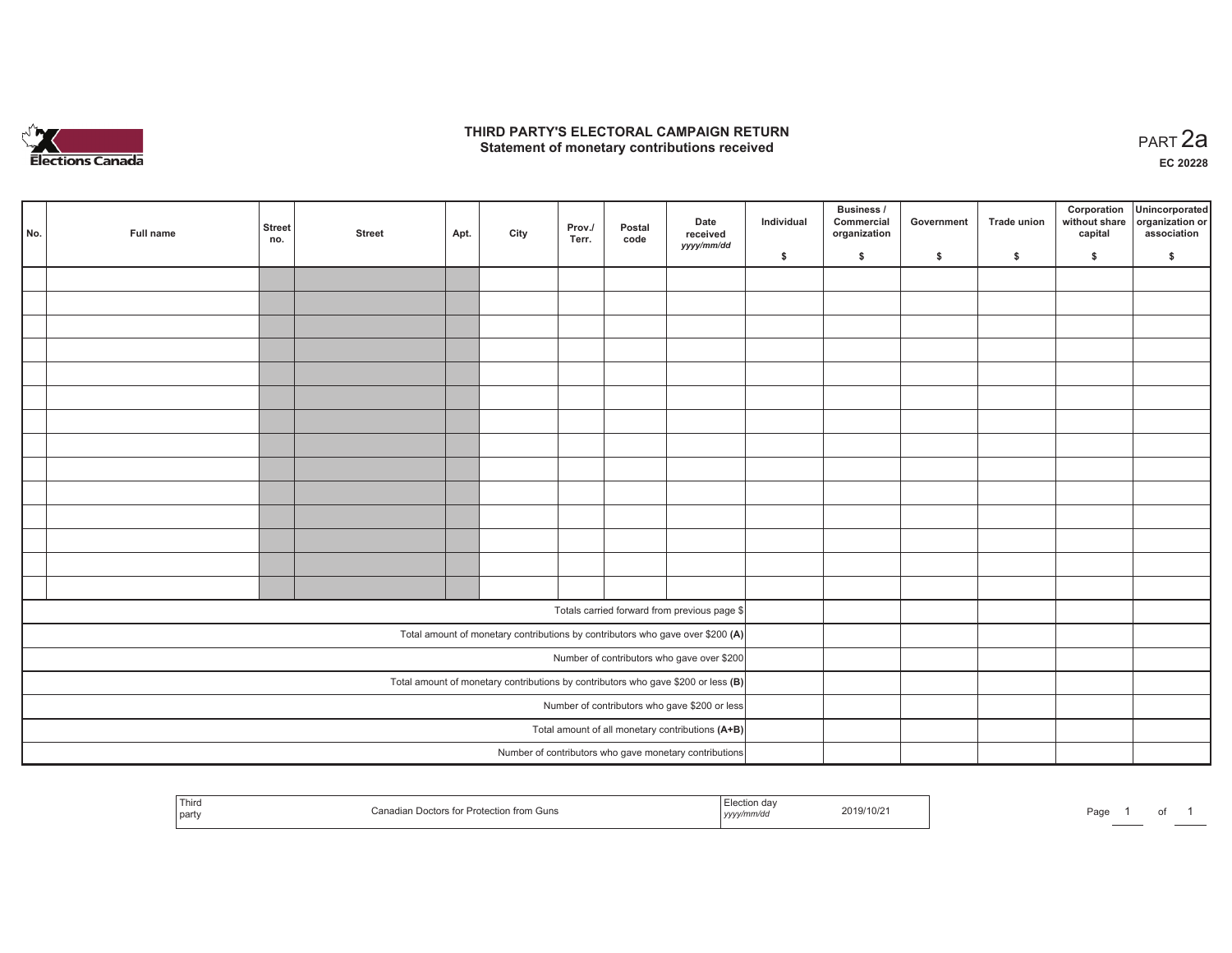

## **THIRD PARTY'S ELECTORAL CAMPAIGN RETURN**  THIRD PARTY'S ELECTORAL CAMPAIGN RETURN<br>Statement of non-monetary contributions received<br> **PART 2b**

| No. | Full name                      | <b>Street</b><br>no. | <b>Street</b> | Apt. | City    | Prov./<br>Terr. | Postal<br>code | Date<br>received<br>yyyy/mm/dd                                                        | Individual     | Business /<br>Commercial<br>organization | Government | <b>Trade union</b> | Corporation<br>without share<br>capital | Unincorporated<br>organization or<br>association |
|-----|--------------------------------|----------------------|---------------|------|---------|-----------------|----------------|---------------------------------------------------------------------------------------|----------------|------------------------------------------|------------|--------------------|-----------------------------------------|--------------------------------------------------|
|     |                                |                      |               |      |         |                 |                |                                                                                       | \$             | \$                                       | \$         | $\mathbf{s}$       | \$                                      | \$                                               |
|     | Anderson DB Health & Lifestyle |                      |               |      | Toronto | ON              | M4W3H1         |                                                                                       |                | 9,625.00                                 |            |                    |                                         |                                                  |
|     |                                |                      |               |      |         |                 |                |                                                                                       |                |                                          |            |                    |                                         |                                                  |
|     |                                |                      |               |      |         |                 |                |                                                                                       |                |                                          |            |                    |                                         |                                                  |
|     |                                |                      |               |      |         |                 |                |                                                                                       |                |                                          |            |                    |                                         |                                                  |
|     |                                |                      |               |      |         |                 |                |                                                                                       |                |                                          |            |                    |                                         |                                                  |
|     |                                |                      |               |      |         |                 |                |                                                                                       |                |                                          |            |                    |                                         |                                                  |
|     |                                |                      |               |      |         |                 |                |                                                                                       |                |                                          |            |                    |                                         |                                                  |
|     |                                |                      |               |      |         |                 |                |                                                                                       |                |                                          |            |                    |                                         |                                                  |
|     |                                |                      |               |      |         |                 |                |                                                                                       |                |                                          |            |                    |                                         |                                                  |
|     |                                |                      |               |      |         |                 |                |                                                                                       |                |                                          |            |                    |                                         |                                                  |
|     |                                |                      |               |      |         |                 |                |                                                                                       |                |                                          |            |                    |                                         |                                                  |
|     |                                |                      |               |      |         |                 |                |                                                                                       |                |                                          |            |                    |                                         |                                                  |
|     |                                |                      |               |      |         |                 |                |                                                                                       |                |                                          |            |                    |                                         |                                                  |
|     |                                |                      |               |      |         |                 |                |                                                                                       |                |                                          |            |                    |                                         |                                                  |
|     |                                |                      |               |      |         |                 |                | Totals carried forward from previous page \$                                          |                |                                          |            |                    |                                         |                                                  |
|     |                                |                      |               |      |         |                 |                | Total amount of non-monetary contributions by contributors who gave over \$200 (A)    | 9,625.00       |                                          |            |                    |                                         |                                                  |
|     |                                |                      |               |      |         |                 |                | Number of contributors who gave over \$200                                            |                |                                          |            |                    |                                         |                                                  |
|     |                                |                      |               |      |         |                 |                | Total amount of non-monetary contributions by contributors who gave \$200 or less (B) |                |                                          |            |                    |                                         |                                                  |
|     |                                |                      |               |      |         |                 |                | Number of contributors who gave \$200 or less                                         |                |                                          |            |                    |                                         |                                                  |
|     |                                |                      |               |      |         |                 |                | Total amount of all non-monetary contributions (A+B)                                  | 9,625.00       |                                          |            |                    |                                         |                                                  |
|     |                                |                      |               |      |         |                 |                | Number of contributors who gave non-monetary contributions                            | $\overline{1}$ |                                          |            |                    |                                         |                                                  |

|  | Third<br>  party | * Protection from Guns | a dav<br>,,,,,,,,,,,,,,,<br>17772<br>$-11.1 - 11.1 - 11.1 - 11.1 - 11.1 - 11.1 - 11.1 - 11.1 - 11.1 - 11.1 - 11.1 - 11.1 - 11.1 - 11.1 - 11.1 - 11.1 - 11.1 - 11.1 - 11.1 - 11.1 - 11.1 - 11.1 - 11.1 - 11.1 - 11.1 - 11.1 - 11.1 - 11.1 - 11.1 - 11.1 - 11.1 - 11.1 - 11.1 - 11.1 - 11.1 - 11.1 - 11.$ | 2019/10/2 | Page |  |  |  |
|--|------------------|------------------------|---------------------------------------------------------------------------------------------------------------------------------------------------------------------------------------------------------------------------------------------------------------------------------------------------------|-----------|------|--|--|--|
|--|------------------|------------------------|---------------------------------------------------------------------------------------------------------------------------------------------------------------------------------------------------------------------------------------------------------------------------------------------------------|-----------|------|--|--|--|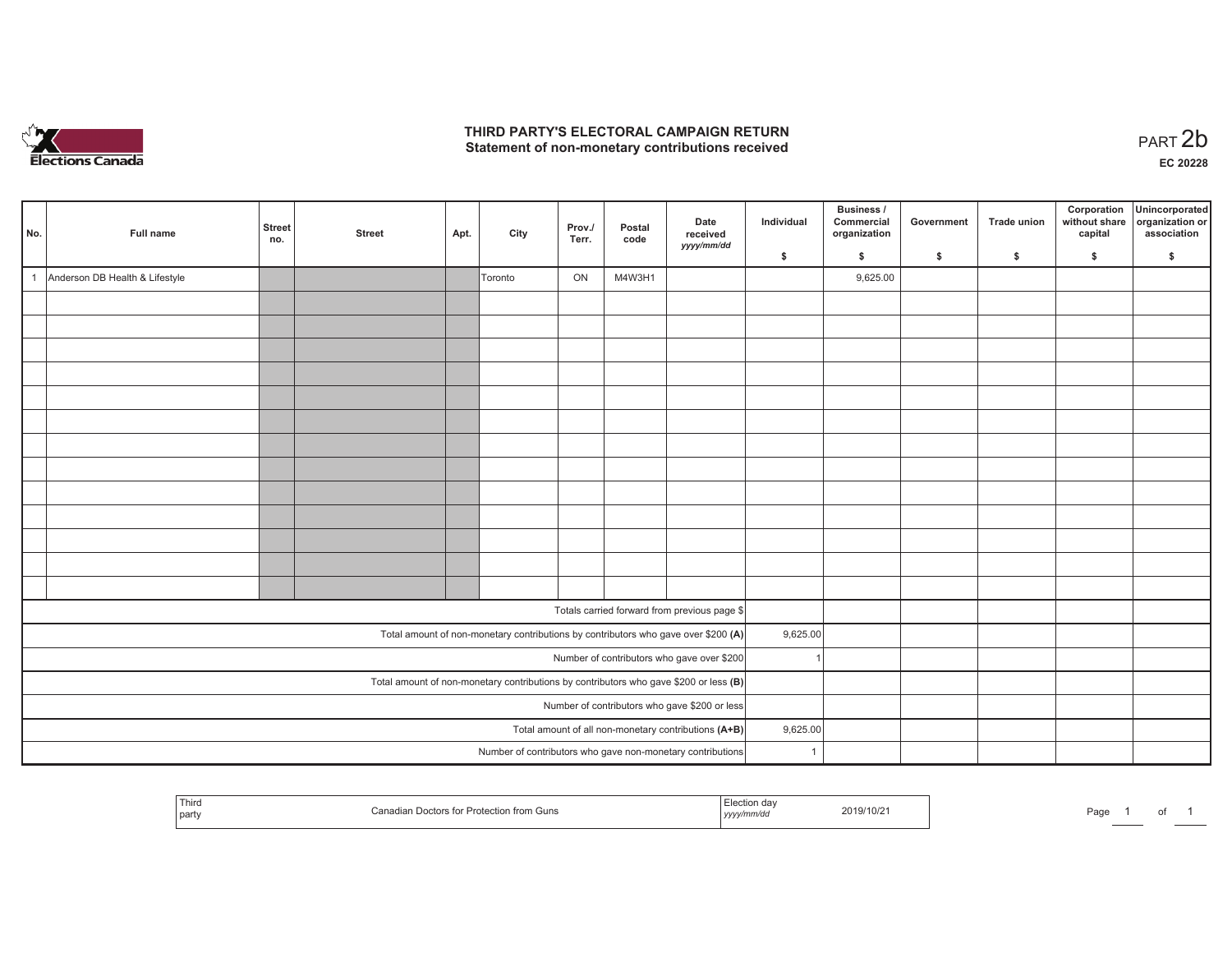

### **THIRD PARTY'S ELECTORAL CAMPAIGN RETURN STATE:** PARTY'S ELECTORAL CAMPAIGN RETURN<br>
Statement of operating loans received

**EC 20228**

|                                 | No.                                                             | Full name | <b>Street</b> | <b>Street</b> | Apt. | City | Prov./ | Postal | Date<br>received                                             | Individual | <b>Business /</b><br>Commercial<br>organization | Government | <b>Trade union</b> | Corporation<br>capital | Unincorporated<br>without share organization or<br>association |
|---------------------------------|-----------------------------------------------------------------|-----------|---------------|---------------|------|------|--------|--------|--------------------------------------------------------------|------------|-------------------------------------------------|------------|--------------------|------------------------|----------------------------------------------------------------|
|                                 |                                                                 |           | no.           |               |      |      | Terr.  | code   | yyyy/mm/dd                                                   | \$         | \$                                              | \$         | \$                 | \$                     | \$                                                             |
|                                 |                                                                 |           |               |               |      |      |        |        |                                                              |            |                                                 |            |                    |                        |                                                                |
|                                 |                                                                 |           |               |               |      |      |        |        |                                                              |            |                                                 |            |                    |                        |                                                                |
|                                 |                                                                 |           |               |               |      |      |        |        |                                                              |            |                                                 |            |                    |                        |                                                                |
|                                 |                                                                 |           |               |               |      |      |        |        |                                                              |            |                                                 |            |                    |                        |                                                                |
|                                 |                                                                 |           |               |               |      |      |        |        |                                                              |            |                                                 |            |                    |                        |                                                                |
|                                 |                                                                 |           |               |               |      |      |        |        |                                                              |            |                                                 |            |                    |                        |                                                                |
|                                 |                                                                 |           |               |               |      |      |        |        |                                                              |            |                                                 |            |                    |                        |                                                                |
|                                 |                                                                 |           |               |               |      |      |        |        |                                                              |            |                                                 |            |                    |                        |                                                                |
|                                 |                                                                 |           |               |               |      |      |        |        |                                                              |            |                                                 |            |                    |                        |                                                                |
|                                 |                                                                 |           |               |               |      |      |        |        |                                                              |            |                                                 |            |                    |                        |                                                                |
|                                 |                                                                 |           |               |               |      |      |        |        |                                                              |            |                                                 |            |                    |                        |                                                                |
|                                 |                                                                 |           |               |               |      |      |        |        |                                                              |            |                                                 |            |                    |                        |                                                                |
|                                 |                                                                 |           |               |               |      |      |        |        |                                                              |            |                                                 |            |                    |                        |                                                                |
|                                 |                                                                 |           |               |               |      |      |        |        |                                                              |            |                                                 |            |                    |                        |                                                                |
|                                 |                                                                 |           |               |               |      |      |        |        | Totals carried forward from previous page \$                 | 9,625.00   |                                                 |            |                    |                        |                                                                |
|                                 |                                                                 |           |               |               |      |      |        |        | Total amount of loans by lenders who provided over \$200 (A) |            |                                                 |            |                    |                        |                                                                |
|                                 |                                                                 |           |               |               |      |      |        |        | Number of lenders who provided over \$200                    |            |                                                 |            |                    |                        |                                                                |
|                                 | Total amount of loans by lenders who provided \$200 or less (B) |           |               |               |      |      |        |        |                                                              |            |                                                 |            |                    |                        |                                                                |
|                                 | Number of lenders who provided \$200 or less                    |           |               |               |      |      |        |        |                                                              |            |                                                 |            |                    |                        |                                                                |
| Total amount of all loans (A+B) |                                                                 |           |               |               |      |      |        |        |                                                              |            |                                                 |            |                    |                        |                                                                |
|                                 |                                                                 |           |               |               |      |      |        |        | Number of all lenders who provided loans                     |            |                                                 |            |                    |                        |                                                                |

| i nira<br>part | n Doctors for Protection from Guns. | $\cdots$<br>yyyy/mm/aa | 2019/10/21 | Page |  |  |  |
|----------------|-------------------------------------|------------------------|------------|------|--|--|--|
|----------------|-------------------------------------|------------------------|------------|------|--|--|--|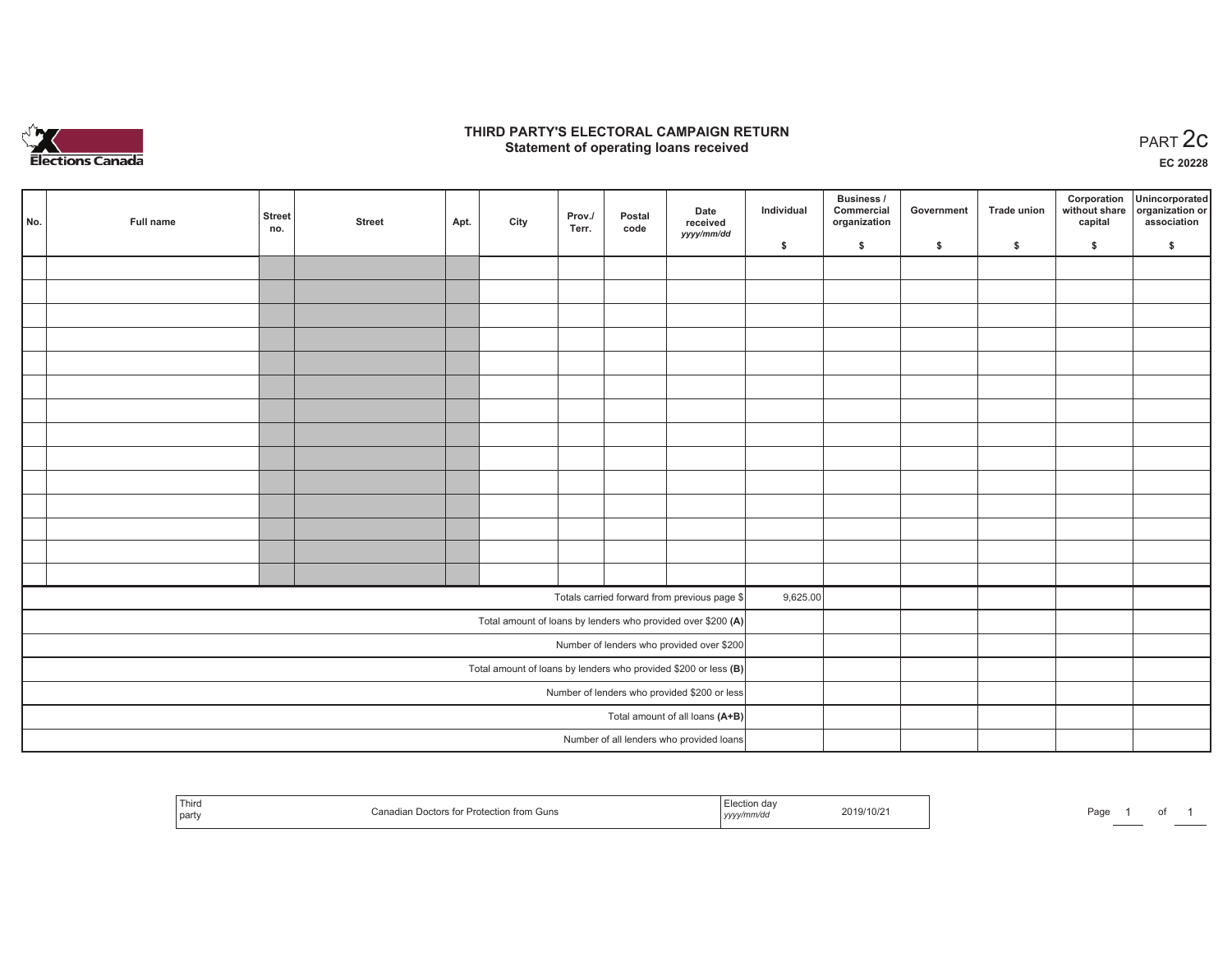# **Elections Canada**

# **THIRD PARTY'S ELECTORAL CAMPAIGN RETURN Summary of inflows**

| PART <sub>2d</sub> |
|--------------------|
| EC 20228           |

| No.   | Type of contributor / lender                 | <b>Monetary</b><br>contributions<br>(Part 2a) | Non-monetary<br>contributions<br>(Part 2b) | Loans<br>(Part 2c) | <b>Total</b> | Number of<br>contributors and<br>lenders |
|-------|----------------------------------------------|-----------------------------------------------|--------------------------------------------|--------------------|--------------|------------------------------------------|
|       |                                              | \$                                            | \$                                         | \$                 | \$           |                                          |
| 1.    | Individuals                                  |                                               |                                            |                    |              |                                          |
| 2.    | Businesses / Commercial organizations        |                                               | 9,625.00                                   |                    | 9,625.00     |                                          |
| 3.    | Governments                                  |                                               |                                            |                    | 9,625.00     |                                          |
| 4.    | Trade unions                                 |                                               |                                            |                    |              |                                          |
| 5.    | Corporations without share capital           |                                               |                                            |                    |              |                                          |
| 6.    | Unincorporated organizations or associations |                                               |                                            |                    |              |                                          |
| 7.    | Total (items 1 to 6)                         |                                               | 9,625.00                                   |                    |              |                                          |
| Total |                                              |                                               |                                            |                    |              |                                          |
| 8.    | Amount of third party's resources used       |                                               |                                            |                    |              |                                          |
| 9.    | Grand total (items 7 and 8)                  |                                               | 9,625.00                                   |                    | 9,625.00     |                                          |

| Third<br>party | ∟ Doctors for Protection from Guns<br>Canadian | Election dav<br>vyyy/mm/do<br><i>yyyy</i> | 2019/10/2 |
|----------------|------------------------------------------------|-------------------------------------------|-----------|
|----------------|------------------------------------------------|-------------------------------------------|-----------|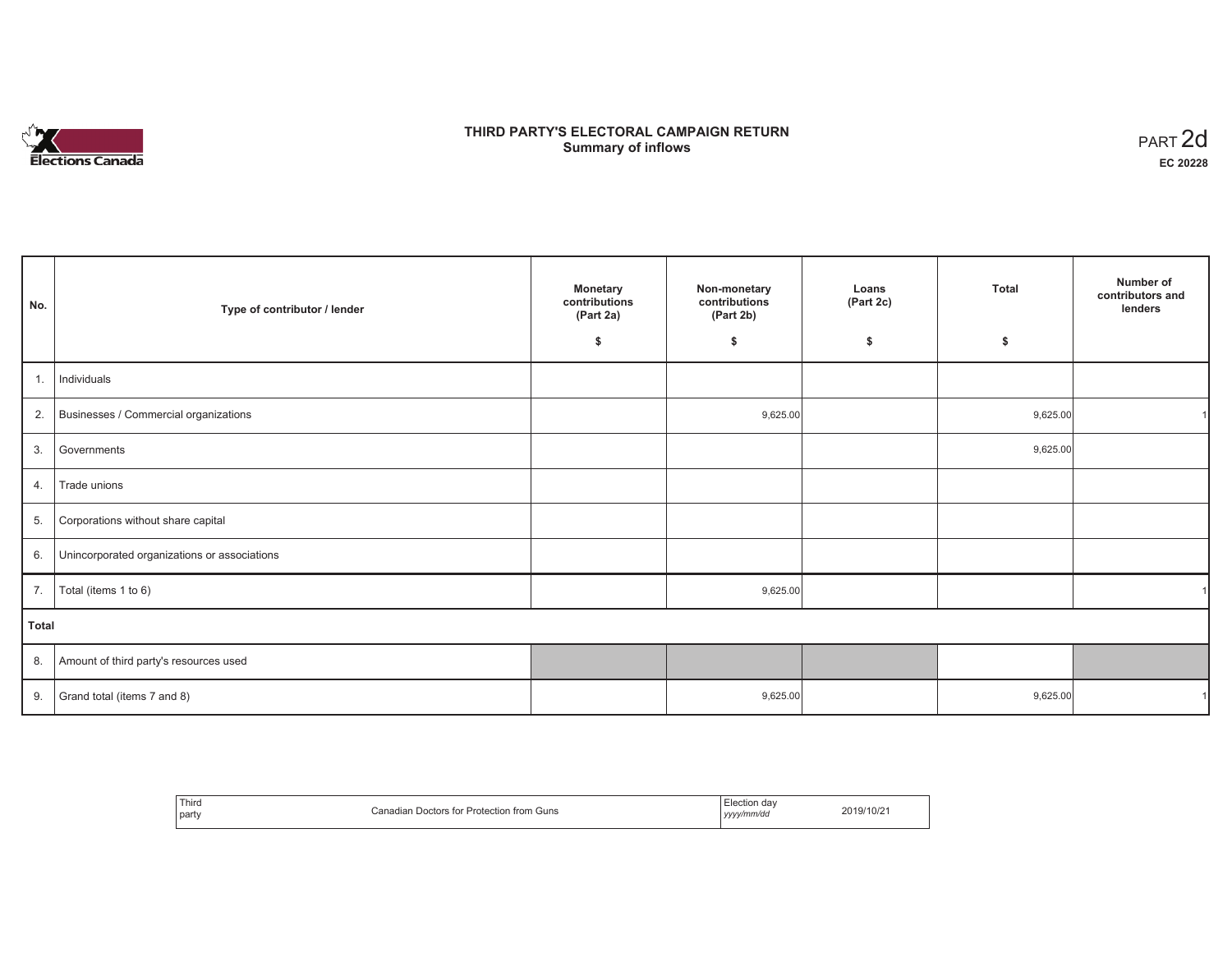

## **THIRD PARTY'S ELECTORAL CAMPAIGN RETURN Statement of expenses incurred for regulated activities that take place during the pre-election period**  *(Only applicable to a fixed-date general election)*

For a list of expense types, expense categories and expense subcategories, refer to Annex II in the Instructions.

| No.      | Date<br>incurred<br>yyyy/mm/dd | ED Code<br>$\left \left(\textit{if applicable}\right)\right $ | Supplier | <b>Expense type</b> | Expense<br>category | Expense<br>subcategory | <b>Starting date</b><br>of activity,<br>advertisement<br>or survey<br>yyyy/mm/dd | Ending date<br>of activity,<br>advertisement<br>or survey<br><i>yyyy/mm/dd</i> | Place of activity or<br>advertisement        | Expense amount<br>\$ |
|----------|--------------------------------|---------------------------------------------------------------|----------|---------------------|---------------------|------------------------|----------------------------------------------------------------------------------|--------------------------------------------------------------------------------|----------------------------------------------|----------------------|
|          |                                |                                                               |          |                     |                     |                        |                                                                                  |                                                                                |                                              |                      |
|          |                                |                                                               |          |                     |                     |                        |                                                                                  |                                                                                |                                              |                      |
|          |                                |                                                               |          |                     |                     |                        |                                                                                  |                                                                                |                                              |                      |
|          |                                |                                                               |          |                     |                     |                        |                                                                                  |                                                                                |                                              |                      |
|          |                                |                                                               |          |                     |                     |                        |                                                                                  |                                                                                |                                              |                      |
|          |                                |                                                               |          |                     |                     |                        |                                                                                  |                                                                                |                                              |                      |
|          |                                |                                                               |          |                     |                     |                        |                                                                                  |                                                                                |                                              |                      |
|          |                                |                                                               |          |                     |                     |                        |                                                                                  |                                                                                |                                              |                      |
|          |                                |                                                               |          |                     |                     |                        |                                                                                  |                                                                                |                                              |                      |
|          |                                |                                                               |          |                     |                     |                        |                                                                                  |                                                                                |                                              |                      |
|          |                                |                                                               |          |                     |                     |                        |                                                                                  |                                                                                |                                              |                      |
|          |                                |                                                               |          |                     |                     |                        |                                                                                  |                                                                                |                                              |                      |
|          |                                |                                                               |          |                     |                     |                        |                                                                                  |                                                                                |                                              |                      |
|          |                                |                                                               |          |                     |                     |                        |                                                                                  |                                                                                |                                              |                      |
|          |                                |                                                               |          |                     |                     |                        |                                                                                  |                                                                                |                                              |                      |
|          |                                |                                                               |          |                     |                     |                        |                                                                                  |                                                                                |                                              |                      |
|          |                                |                                                               |          |                     |                     |                        |                                                                                  |                                                                                |                                              |                      |
|          |                                |                                                               |          |                     |                     |                        |                                                                                  |                                                                                | Totals carried forward from previous page \$ | 9,625.00             |
| Total \$ |                                |                                                               |          |                     |                     |                        | 9,625.00                                                                         |                                                                                |                                              |                      |

| Thirc<br>' pan | tion from<br>uns וז' | , , , , , | 19/10/2 | ∽∼ב<br>'au |  |  |  |
|----------------|----------------------|-----------|---------|------------|--|--|--|
|----------------|----------------------|-----------|---------|------------|--|--|--|

 $_{\sf PART}$ 3a **EC 20228**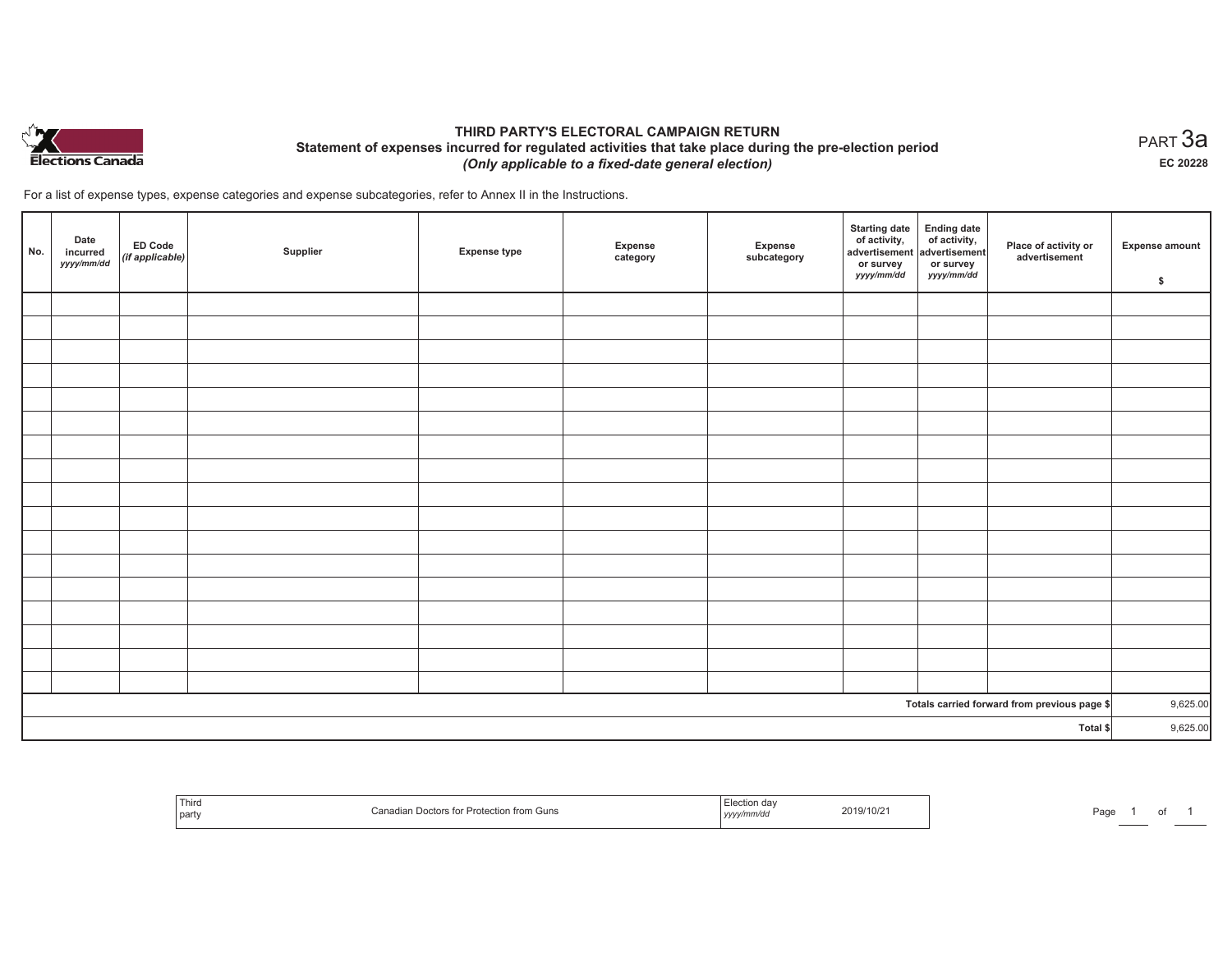

# **THIRD PARTY'S ELECTORAL CAMPAIGN RETURN Statement of expenses incurred for regulated activities that take place during the election period**<br>PART  $3\mathsf{b}$

**EC 20228**

For a list of expense types, expense categories and expense subcategories, refer to Annex II in the Instructions.

| No.            | Date<br>incurred<br>yyyy/mm/dd | <b>ED Code</b><br>(if applicable) | Supplier                       | <b>Expense type</b>            | Expense<br>category | Expense<br>subcategory | <b>Starting date</b><br>of activity,<br>advertisement<br>or survey<br>yyyy/mm/dd | Ending date<br>of activity,<br>advertisement<br>or survey<br>yyyy/mm/dd | Place of activity or<br>advertisement        | <b>Expense amount</b><br>\$ |
|----------------|--------------------------------|-----------------------------------|--------------------------------|--------------------------------|---------------------|------------------------|----------------------------------------------------------------------------------|-------------------------------------------------------------------------|----------------------------------------------|-----------------------------|
| $\overline{1}$ |                                |                                   | Anderson DB Health & Lifestyle | Website Development and Hostin |                     |                        | 2019/10/02                                                                       | 2019/10/21                                                              | N/A                                          | 9,625.00                    |
|                |                                |                                   |                                |                                |                     |                        |                                                                                  |                                                                         |                                              |                             |
|                |                                |                                   |                                |                                |                     |                        |                                                                                  |                                                                         |                                              |                             |
|                |                                |                                   |                                |                                |                     |                        |                                                                                  |                                                                         |                                              |                             |
|                |                                |                                   |                                |                                |                     |                        |                                                                                  |                                                                         |                                              |                             |
|                |                                |                                   |                                |                                |                     |                        |                                                                                  |                                                                         |                                              |                             |
|                |                                |                                   |                                |                                |                     |                        |                                                                                  |                                                                         |                                              |                             |
|                |                                |                                   |                                |                                |                     |                        |                                                                                  |                                                                         |                                              |                             |
|                |                                |                                   |                                |                                |                     |                        |                                                                                  |                                                                         |                                              |                             |
|                |                                |                                   |                                |                                |                     |                        |                                                                                  |                                                                         |                                              |                             |
|                |                                |                                   |                                |                                |                     |                        |                                                                                  |                                                                         |                                              |                             |
|                |                                |                                   |                                |                                |                     |                        |                                                                                  |                                                                         |                                              |                             |
|                |                                |                                   |                                |                                |                     |                        |                                                                                  |                                                                         |                                              |                             |
|                |                                |                                   |                                |                                |                     |                        |                                                                                  |                                                                         |                                              |                             |
|                |                                |                                   |                                |                                |                     |                        |                                                                                  |                                                                         |                                              |                             |
|                |                                |                                   |                                |                                |                     |                        |                                                                                  |                                                                         |                                              |                             |
|                |                                |                                   |                                |                                |                     |                        |                                                                                  |                                                                         |                                              |                             |
|                |                                |                                   |                                |                                |                     |                        |                                                                                  |                                                                         | Totals carried forward from previous page \$ | 9,625.00                    |
|                | Total \$                       |                                   |                                |                                |                     |                        |                                                                                  |                                                                         | 9,625.00                                     |                             |

| ' Thin<br>party | ≅ for Protection<br>າ from Guns<br>1 DOCTORS TOP<br>Ganduldi | 2019/10/2 <sup>.</sup><br>.<br>$1$ yyyy | ⊡∩∼<br>-ay |
|-----------------|--------------------------------------------------------------|-----------------------------------------|------------|
|-----------------|--------------------------------------------------------------|-----------------------------------------|------------|